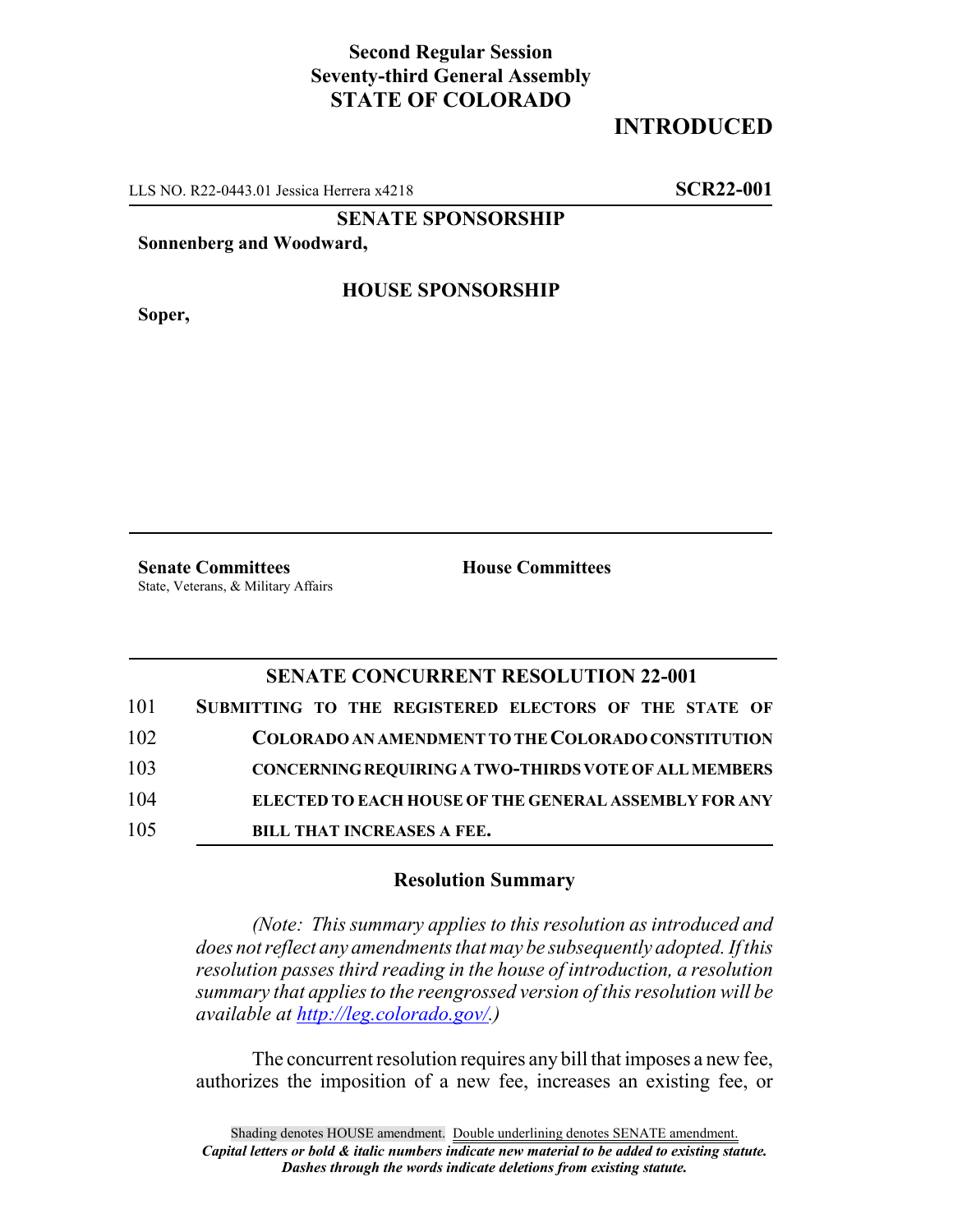authorizes the increase of an existing fee to be approved by a two-thirds vote of all members elected to each house of the general assembly, taken on 2 separate days in each house, to become law.

The concurrent resolution defines a "fee" as a charge that is levied to defray the cost of a particular government service provided to those charged or to mitigate the impact of an activity engaged in by those charged and that is not levied for the purpose of raising any revenue for a general public purpose.

 *Be It Resolved by the Senate of the Seventy-third General Assembly of the State of Colorado, the House of Representatives concurring herein:* **SECTION 1.** At the election held on November 8, 2022, the secretary of state shall submit to the registered electors of the state the ballot title set forth in section 2 for the following amendment to the state constitution: In the constitution of the state of Colorado, **amend** section 22 of article V as follows: **Section 22. Reading and passage of bills - definition.** (1) Every bill shall be read by title when introduced, and at length on two different days in each house; provided, however, any reading at length may be dispensed with upon unanimous consent of the members present. All substantial amendments made thereto shall be printed for the use of the members before the final vote is taken on the bill, and, EXCEPT AS PROVIDED IN SUBSECTION (2) OF THIS SECTION, no bill shall become a law except by a vote of the majority of all members elected to each house taken on two separate days in each house, nor unless upon its final passage the vote be taken by ayes and noes and the names of those voting be entered on the journal.

(2) NO BILL THAT IMPOSES A NEW FEE, AUTHORIZES THE